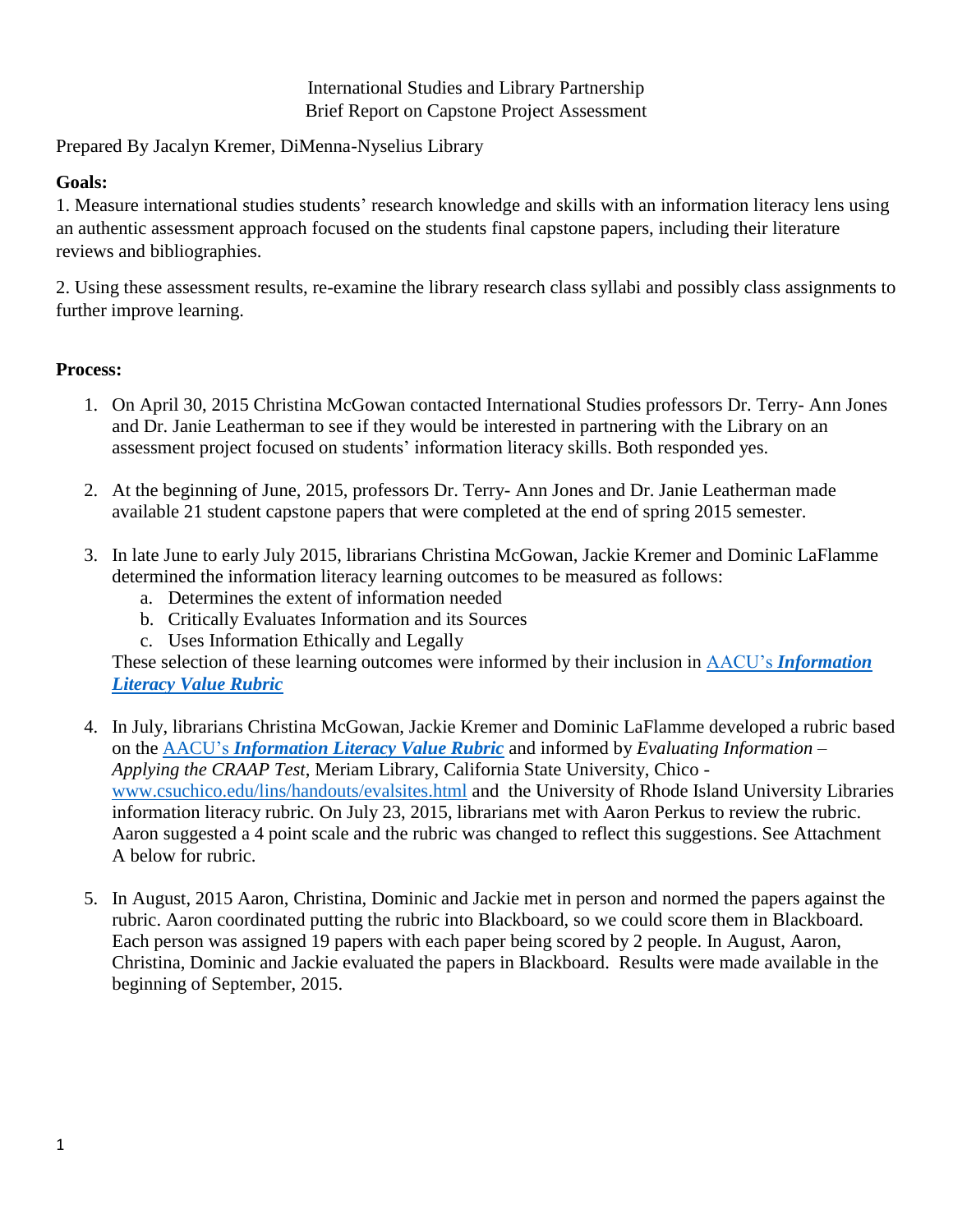# **Results Spring 2015:**



Frequency Distribution<br>Information Literacy International Studies Capstone

| Criteria                                                                                                                                                                       |        |      |                                       |                                           |                            |                                                    |      |      |      |          |
|--------------------------------------------------------------------------------------------------------------------------------------------------------------------------------|--------|------|---------------------------------------|-------------------------------------------|----------------------------|----------------------------------------------------|------|------|------|----------|
|                                                                                                                                                                                |        |      | Approaches IL<br>Competent Competency | Approaches IL<br>Competency<br>Proficient | Beginning IL<br>Competency | Number<br>Evaluation Average Median Mode Deviation |      |      |      | Std.     |
| Determines the extent<br>of information needed                                                                                                                                 | Points | 4.00 | 3.00                                  | 2.00                                      | 1.00                       |                                                    |      |      |      |          |
|                                                                                                                                                                                |        | 32%  | 24%                                   | 39%                                       | 5%                         | 38                                                 | 2.82 | 3.00 | 2.00 | 0.95     |
| <b>Critically Evaluates</b><br>Information and its<br>Sources: Criteria--<br>Currency, Authority.<br>Accuracy, Purpose,<br><b>Bias/Point of View</b>                           | Points | 4.00 | 3.00                                  | 2.00                                      | 1.00                       |                                                    |      |      |      |          |
|                                                                                                                                                                                |        | 24%  | 29%                                   | 42%                                       | 5%                         | 38                                                 | 2.71 | 3.00 | 2.00 | 0.90     |
| Uses Information<br>Ethically and Legally<br>(Understand the ethical<br>and legal restrictions on<br>the use of published,<br>confidential, and/or<br>proprietary information) | Points | 4.00 | 3.00                                  | 2.00                                      | 1.00                       |                                                    |      |      |      |          |
|                                                                                                                                                                                |        | 13%  | 21%                                   | 39%                                       | 26%                        | 38                                                 | 2.21 | 2.00 | 2.00 | 0.99     |
| 1/1                                                                                                                                                                            |        |      |                                       | Powered by Riackhoard Learn™              |                            |                                                    |      |      |      | 9/8/2015 |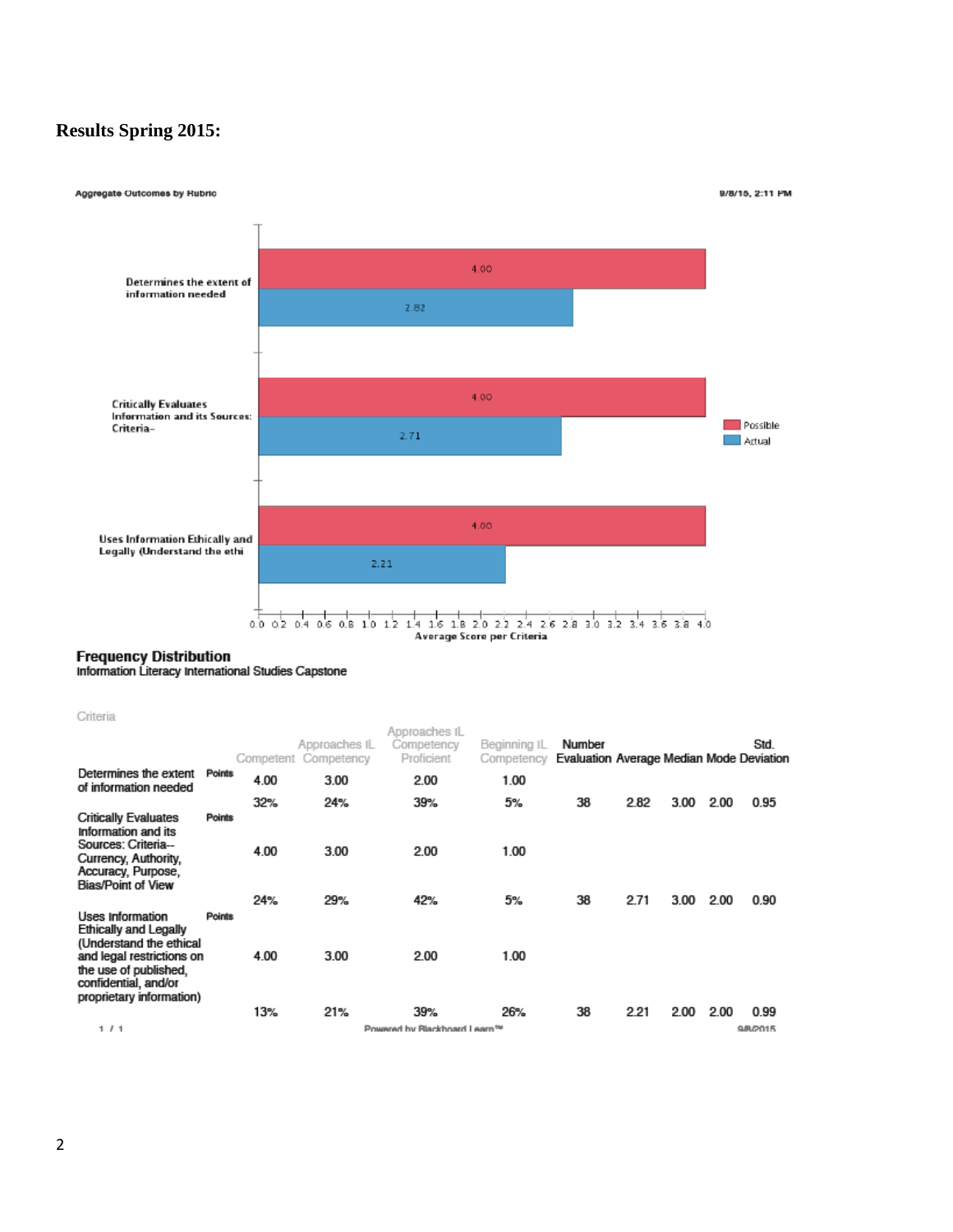#### **Initial Discussion of Results:**

In a meeting in early September, 2015 to discuss the results, it was determined that Aaron's scores were significantly higher than the librarians' scores.

|                   | <b>Learning Outcome</b> | Learning Outcome      | Learning Outcome      | <b>OVERALL</b> out of |
|-------------------|-------------------------|-----------------------|-----------------------|-----------------------|
|                   |                         |                       |                       | 12 points             |
|                   | $(1-4 \text{ scale})$   | $(1-4 \text{ scale})$ | $(1-4 \text{ scale})$ |                       |
| Aaron             | 3.889                   | 3.667                 | 3.222                 | 10.778                |
| Christina         | 2.667                   | 2.556                 | 1.778                 | 7.0                   |
| Dominic           | 2.4                     | 2.2                   | 1.9                   | 6.5                   |
| Jackie            | 2.4                     | 2.5                   | 2.0                   | 6.9                   |
| Average w/ Aaron  | 2.82                    | 2.71                  | 2.21                  | 7.7945                |
| Average w/o Aaron | 2.489                   | 2.419                 | 1.893                 | 6.8                   |

As you can see, scores from Learning Outcome 3 (Uses and formats citations and references correctly) were particularly low, although scores in each category could be improved.

## **Next Steps:**

- 1. Spring 2016 faculty change citation style to Chicago author/date.
- 2. Discussion of results with faculty members (May 2, 2016). Faculty agree to all suggestions (see Appendix B)
	- a. Generate ideas for improving library research class to be held in Fall semester 2016 to improve skills
	- b. Generate ideas for possibly altering assignments in Fall semester 2016 to improve skills
- 3. Faculty and librarians agree to rerun assessment in fall 2016 with fall 2016 papers to check for improvement in student learning outcomes.

# **Update:**

Faculty and librarians assessed the fall 2016 international studies capstone papers to assess student learning and to determine if the changes made in Appendix B increased student learning. Scorers were Christina McGowan and Jackie Kremer from the Library and International Studies faculty members Drs. Dina Franceschi, Terry- Ann Jones and Dr. Janie Leatherman.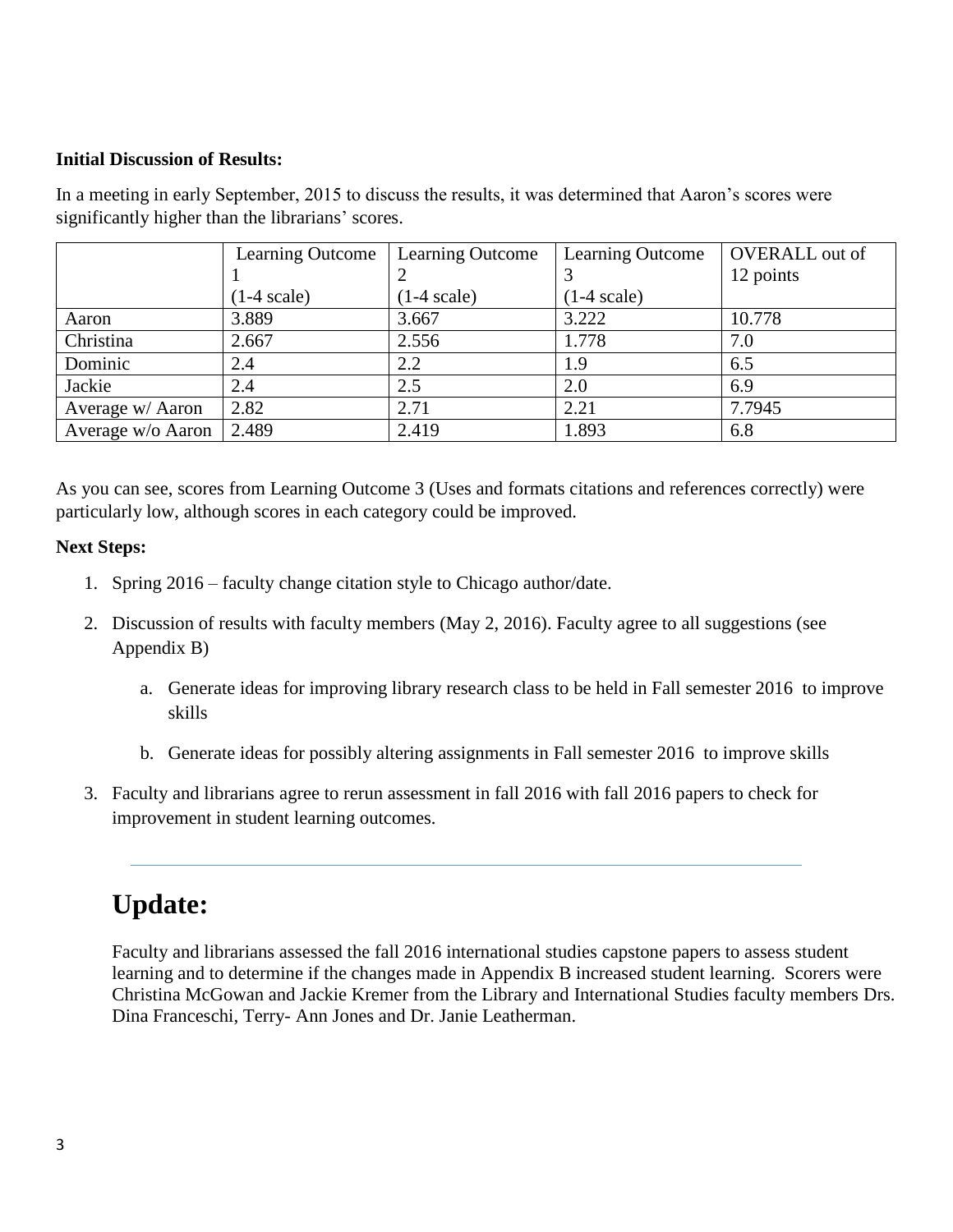## **Results Fall 2016:**

# **Evidence Set Evaluation Rollup**

#### **Rubric Analysis**

Information Literacy International Studies Capstone



# **Evidence Set Evaluation Rollup**

Information Literacy International Studies Capstone

| Criteria                                                                                                                                                                                               |               |           |                                      |                                             |                                   |                             |         |        |      |                       |
|--------------------------------------------------------------------------------------------------------------------------------------------------------------------------------------------------------|---------------|-----------|--------------------------------------|---------------------------------------------|-----------------------------------|-----------------------------|---------|--------|------|-----------------------|
|                                                                                                                                                                                                        |               | Competent | <b>Approaches</b><br>ш<br>Competency | Approaches<br>ш<br>Competency<br>Proficient | <b>Beginning IL</b><br>Competency | <b>Number</b><br>Evaluation | Average | Median | Mode | <b>Std. Deviation</b> |
| Determines the<br>extent of<br>information<br>needed                                                                                                                                                   | <b>Points</b> | 4.00      | 3.00                                 | 2.00                                        | 1.00                              |                             |         |        |      |                       |
|                                                                                                                                                                                                        |               | 38%       | 46%                                  | 17%                                         | 0%                                | 24                          | 3.21    | 3.00   | 3.00 | 0.72                  |
| <b>Critically</b><br><b>Evaluates</b><br>Information and<br>its Sources:<br>Criteria--<br>Currency.<br>Authority,<br>Accuracy.<br>Purpose, Bias/<br>Point of View                                      | Points        | 4.00      | 3.00                                 | 2.00                                        | 1.00                              |                             |         |        |      |                       |
|                                                                                                                                                                                                        |               | 25%       | 46%                                  | 25%                                         | 4%                                | 24                          | 2.92    | 3.00   | 3.00 | 0.83                  |
| <b>Uses Information</b><br><b>Ethically and</b><br>Legally<br>(Understand the<br>ethical and legal<br>restrictions on the<br>use of published.<br>confidential, and/<br>or proprietary<br>information) | <b>Points</b> | 4.00      | 3.00                                 | 2.00                                        | 1.00                              |                             |         |        |      |                       |
|                                                                                                                                                                                                        |               | 17%       | 42%                                  | 29%                                         | 12%                               | 24                          | 2.62    | 3.00   | 3.00 | 0.92                  |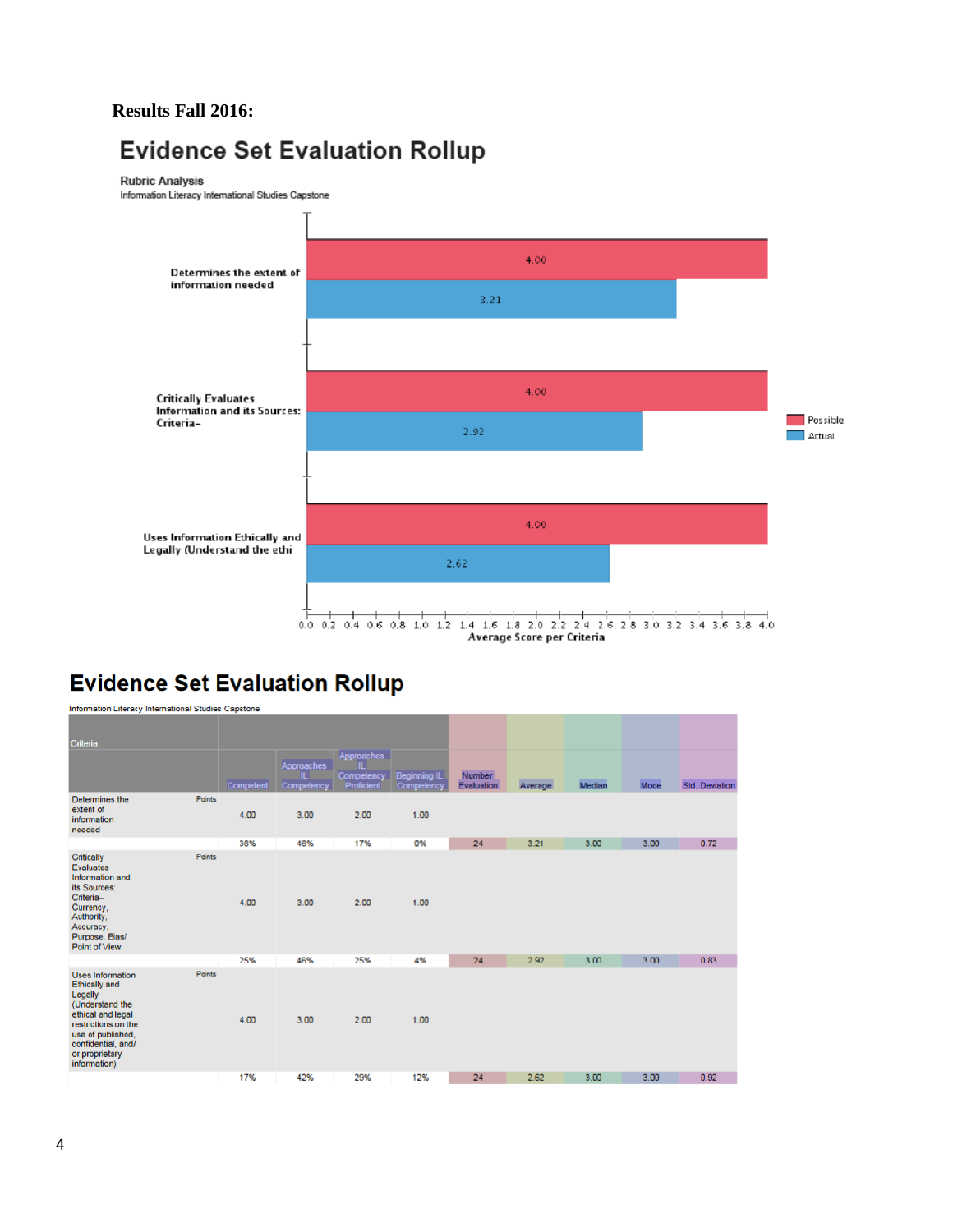# **Comparison of Assessment Results IL Capstone Project Assessment: Fall 2016 and Spring 2015**

| <b>Learning Outcomes</b>                       | <b>Results</b> |  |
|------------------------------------------------|----------------|--|
| Determines the Extent of<br>Information Needed |                |  |
| <b>Fall 2016 Results</b>                       | 3.21           |  |
| Spring 2015 Results                            | 2.82           |  |
| Improvement %                                  | 14%            |  |
|                                                |                |  |

| Critically Evaluates Information and |      |
|--------------------------------------|------|
| Its Sources: Criteria- Currency,     |      |
| Authority, Accuracy, Purpose,        |      |
| <b>Bias/Point of View</b>            |      |
| Fall 2016 Results                    | 2.92 |
| Spring 2015 Results                  | 2.71 |
| Improvement %                        | 8%   |
|                                      |      |
| Uses Information Ethically and       |      |
| Legally (Scholarly Attribution)      |      |
| <b>Fall 2016 Results</b>             | 2.62 |

Spring 2015 Results 2.21 **Improvement % 19%**

| <b>Discussion of Results:</b> |  |
|-------------------------------|--|

While the lowest score continues to be Learning Outcome #3 *Uses Information Ethically and Legally*, we saw the most improvement in this area with the average scores increasing 19% over the two studies. We see the mean and the mode for Learning Outcome #3 move from 2.0 to 3.0. This is gratifying to see since the changes instituted (see Appendix B) were focused on citations/attribution. We also saw a percentage rise in the average score in Learning Outcomes #1 and #2. In addition, the mode of both these outcomes increased from 2.0 to 3.0.

The fall 2016 capstone class included only 12 students, so only 12 capstone papers could be analyzed. This is in comparison to spring 2015 when there were 21 students.

# **Next Steps:**

In fall 2017, meet with the International Studies Department to review results in depth and develop action steps to increase scores for all 3 learning outcomes. In addition, discuss continuing this Library-International Studies Department collaboration by running this assessment project again when more capstone papers are available for scoring.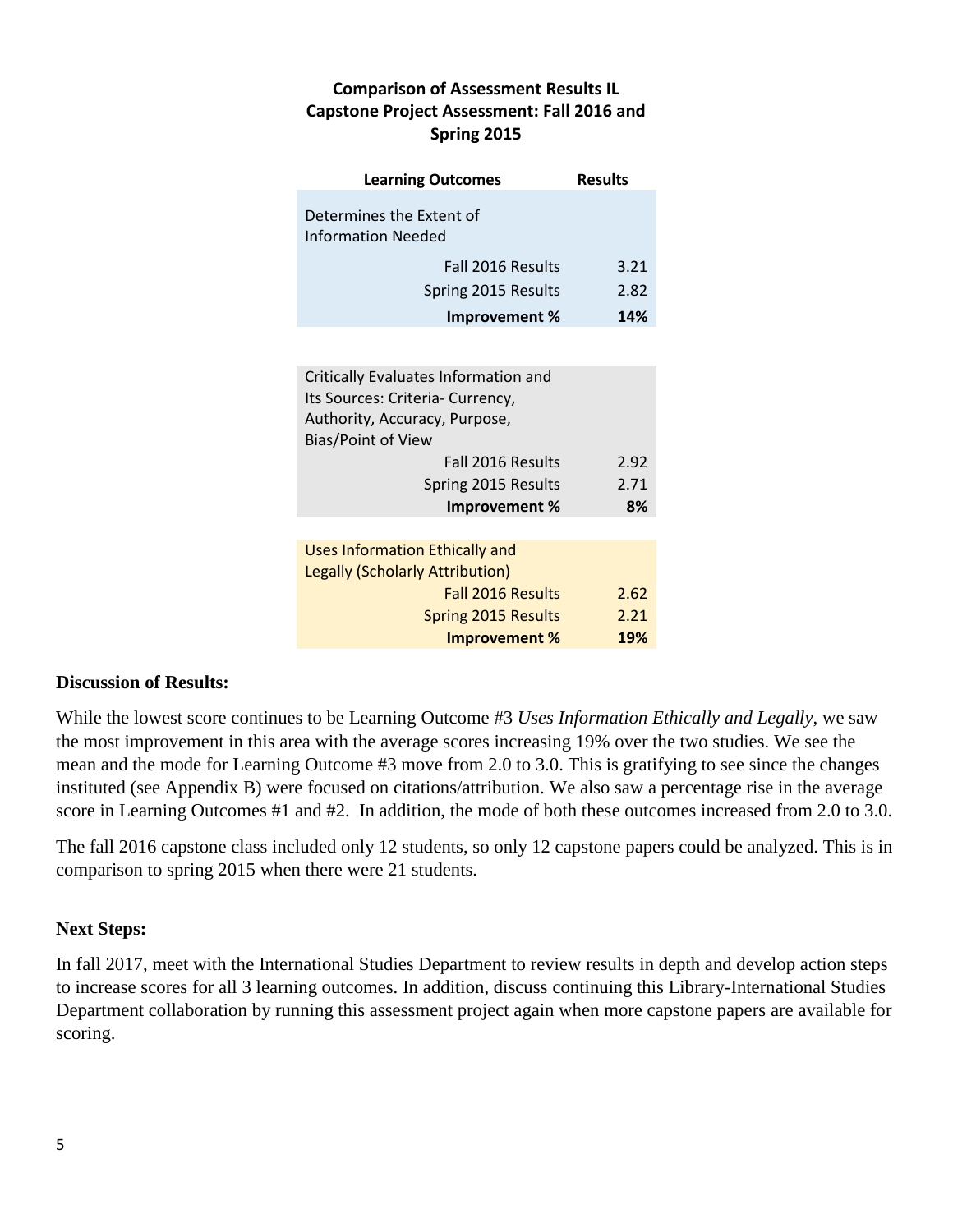| Attachment A.                                                                                                                                                                                                                                                                           | IL Capstone @ Fairfield Information Literacy (IL) Rubric<br>based on the AACU Information Literacy Value Rubric                                                                                                                  |                                                                                                                                                                                                                                             |                                                                                                                                                                                                                                                       |                                                                                                                                                                                                                                                        |  |  |
|-----------------------------------------------------------------------------------------------------------------------------------------------------------------------------------------------------------------------------------------------------------------------------------------|----------------------------------------------------------------------------------------------------------------------------------------------------------------------------------------------------------------------------------|---------------------------------------------------------------------------------------------------------------------------------------------------------------------------------------------------------------------------------------------|-------------------------------------------------------------------------------------------------------------------------------------------------------------------------------------------------------------------------------------------------------|--------------------------------------------------------------------------------------------------------------------------------------------------------------------------------------------------------------------------------------------------------|--|--|
| $\mathbf{IL}$<br><b>Outcomes</b>                                                                                                                                                                                                                                                        | <b>IL Competent 4</b>                                                                                                                                                                                                            | <b>Approaches IL</b><br><b>Competency 3</b>                                                                                                                                                                                                 |                                                                                                                                                                                                                                                       | <b>Beginning IL</b><br><b>Competency 1</b>                                                                                                                                                                                                             |  |  |
| <b>Determines</b>                                                                                                                                                                                                                                                                       |                                                                                                                                                                                                                                  |                                                                                                                                                                                                                                             | <b>Competency 2</b>                                                                                                                                                                                                                                   |                                                                                                                                                                                                                                                        |  |  |
| the extent of                                                                                                                                                                                                                                                                           |                                                                                                                                                                                                                                  |                                                                                                                                                                                                                                             |                                                                                                                                                                                                                                                       |                                                                                                                                                                                                                                                        |  |  |
| information<br>needed                                                                                                                                                                                                                                                                   | Types of Information<br>(sources) selected<br>directly relate to<br>concepts or answer<br>research question.                                                                                                                     | Types of Information<br>(sources) selected<br>relate to concepts or<br>answer research<br>question.                                                                                                                                         | Types of<br>Information<br>(sources) selected<br>partially relate to<br>concepts or answer<br>research question.                                                                                                                                      | Types of Information<br>(sources) selected do<br>not relate to concepts<br>or answer research<br>question.                                                                                                                                             |  |  |
| <b>Accesses the</b><br><b>Needed</b><br><b>Information</b>                                                                                                                                                                                                                              |                                                                                                                                                                                                                                  |                                                                                                                                                                                                                                             |                                                                                                                                                                                                                                                       |                                                                                                                                                                                                                                                        |  |  |
| <b>Critically</b><br><b>Evaluates</b><br><b>Information</b><br>and its<br><b>Sources</b><br>*Criteria:<br>Currency,<br>Authority,<br>Accuracy,<br>Purpose,<br>Bias/Point of<br>view<br><b>Uses</b><br><b>Information</b><br><b>Effectively</b><br>to<br><b>Accomplish</b><br>a Specific | Selects and applies<br>relevant evaluation<br>criteria of information<br>sources to all sources.<br>Currency<br>$\circ$<br>Authority<br>$\circ$<br>Accuracy<br>$\circ$<br>Purpose<br>$\circ$<br>Bias/Point of<br>$\circ$<br>view | Selects and applies<br>relevant evaluation<br>criteria of information<br>sources to most of the<br>sources.<br>Currency<br>$\circ$<br>Authority<br>$\circ$<br>Accuracy<br>$\circ$<br>Purpose<br>$\circ$<br>Bias/Point of<br>$\circ$<br>view | Selects and applies<br>relevant evaluation<br>criteria of<br>information sources<br>to some of the<br>sources.<br>Currency<br>$\circ$<br>Authority<br>$\circ$<br>Accuracy<br>$\circ$<br>Purpose<br>$\circ$<br><b>Bias/Point</b><br>$\circ$<br>of view | Selects and applies<br>relevant evaluation<br>criteria of<br>information sources<br>to few of the sources.<br>Currency<br>$\circlearrowright$<br>Authority<br>$\circ$<br>Accuracy<br>$\circ$<br>Purpose<br>$\circ$<br>Bias/Point of<br>$\circ$<br>view |  |  |
| <b>Purpose</b><br><b>Uses</b><br><b>Information</b>                                                                                                                                                                                                                                     |                                                                                                                                                                                                                                  |                                                                                                                                                                                                                                             |                                                                                                                                                                                                                                                       |                                                                                                                                                                                                                                                        |  |  |
| <b>Ethically</b><br>and Legally                                                                                                                                                                                                                                                         |                                                                                                                                                                                                                                  |                                                                                                                                                                                                                                             |                                                                                                                                                                                                                                                       |                                                                                                                                                                                                                                                        |  |  |
| (Understand<br>the ethical<br>and legal<br>restrictions<br>on the use of<br>published,<br>confidential,                                                                                                                                                                                 | Uses and formats<br>citations and<br>references correctly.                                                                                                                                                                       | Uses and formats<br>citations and<br>references correctly<br>with minor lapses.                                                                                                                                                             | Uses and formats<br>citations and<br>references correctly<br>with significant<br>lapses.                                                                                                                                                              | Uses and formats<br>citations and<br>references incorrectly<br>or they are missing.                                                                                                                                                                    |  |  |